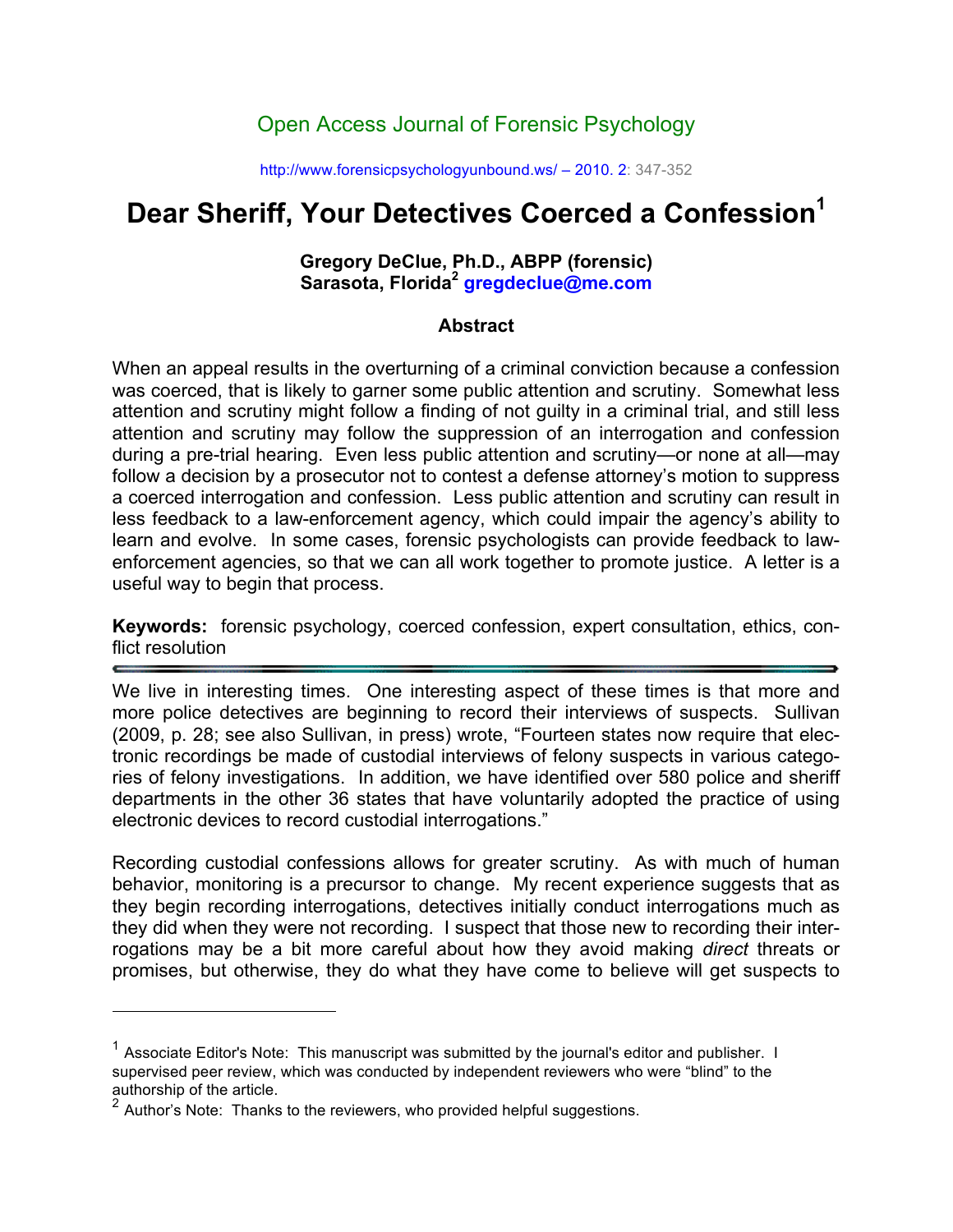confess. I expect that, for many police detectives, when they believe that a suspect is guilty, they do whatever they believe will (a) get the suspect to confess and (b) be legally permissible/admissible.

Psychological scientists and practitioners, along with legal scholars and practitioners, describe how police detectives can conduct investigative interviews in ways that (a) reduce the risk of obtaining a false confession and (b) increase the likelihood that a false confession would be recognized promptly (DeClue, 2005a,b; Gudjonsson, 2003; Kassin et al., 2010); Leo & Ofshe, 1998). That has obvious benefits for the suspect, saves valuable time and resources for the law-enforcement agency, and allows the investigators to focus their attention on finding and catching the true perpetrator.

For context, consider that twenty to thirty years ago, it was not uncommon for "recovered memories" of a crime to be treated much as any other accusation. Today, "recovered memories" would be likely met with increased scrutiny. Unless they are independently verified, such claims might not be sufficient to prompt an arrest or charge, and even less likely to lead to a conviction. How did we get to here from there? To my knowledge, there are no laws that forbid arresting, charging, or prosecuting a person based on "recovered memories." I suspect that the process unfolded gradually, first with cases not leading to conviction, then with charges being dropped, then with prosecutors electing not to file charges, and finally to police deciding not to make an arrest in the absence of stronger evidence.

At present, I believe a somewhat similar process is unfolding. Part of my professional practice involves assessment and analysis of the psychology of interrogations and confessions, applied to individual cases. In my own experience, I see some cases in which a judge suppresses an interrogation and confession because the police used coercive tactics. Within the past year, I have seen several cases in which the prosecutor read my report and viewed the recorded interrogation, and elected not to challenge a defense motion to suppress a confession. When a confession has been coerced, that is (in my opinion) the right thing for a prosecutor to do; once the prosecutor recognizes that a confession was coerced, he or she should not try to present the interrogation and confession (as evidence of guilt) to a judge or jury. Depending on the quantity and quality of other evidence in the case, charges might be dropped, plea bargaining could continue, or the case could go to trial without the coerced confession.

Although I believe that prosecutors act properly when they elect not to challenge a motion to suppress a confession that they come to recognize as having been coerced, the impacts of such a decision are varied. It is, of course, the fairest thing to do for the case at hand. Although the prosecutor's decision does not turn back the hands of time, from that point forward the case can progress justly. Taking a broader view, the prosecutor's decision may result in less public scrutiny. Except for a few people directly involved in the case, no one may know that an interrogation and confession have been recognized—now without dispute—to have been coerced. No public scrutiny could mean little or no change in how detectives proceed with their next case.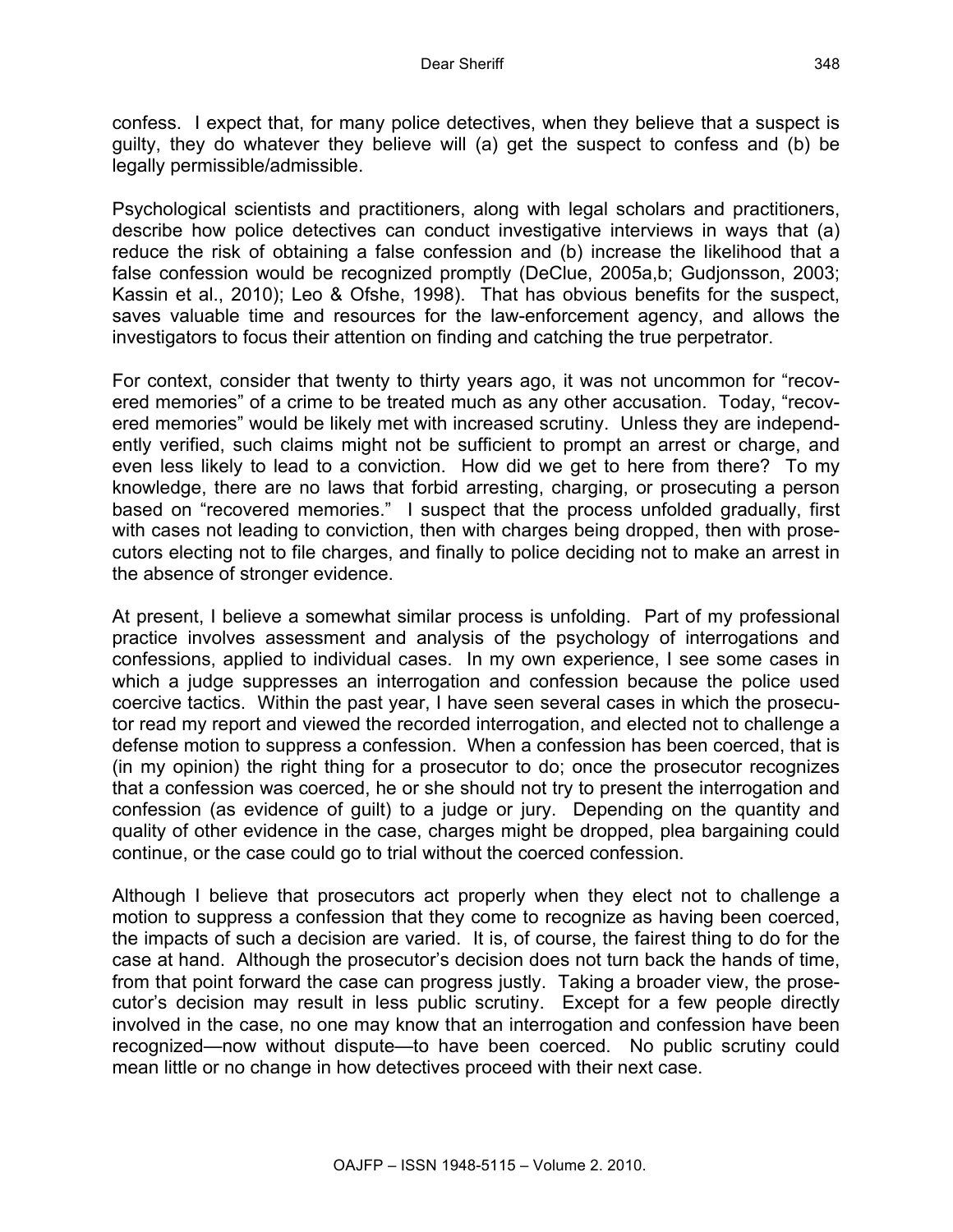Over time, detectives may use fewer coercive tactics and elicit fewer false confessions. Those would be positive developments, and appropriate efforts to hasten that process should be encouraged. I took a proactive step in a recent case to provide feedback to law enforcement, and I encourage others who consult on confession cases to consider taking similar actions.

As we turn to that recent case, pertinent facts will be presented, along with my role, methods, and findings. The defendant, Mr. X, was interrogated for over six hours. After the initial warnings, the police told Mr. X that they were there to help him; they were on his side; the information from the interrogation would be used to help Mr. X, and to help others. They told him that telling the police officers what they want to hear (what they believed was the truth) would help Mr. X, would help the police to help him, and would help others (rather than—anything you say will be used against you in court).

Detectives told Mr. X that they had unassailable evidence that proved he is guilty of sex crimes. Mr. X asserted his innocence. I counted 174 assertions of innocence. Detectives told Mr. X that he had to talk, confess, explain, etc. Detectives told Mr. X that, if he would tell them a version of events that minimizes Mr. X's involvement or responsibility, they would help him. If Mr. X would confess to the police a version of events that minimizes his responsibility, the police would tell the prosecutor and the judge that Mr. X had minimal involvement in the case. If he would not confess to the police, then that would prove that he is a "monster" and the police would not help him.

Police suggested that Mr. X acted out of curiosity. The police claimed to have human lie-detector ability, that they could read Mr. X's mind (or body language, etc.) and tell whether he was lying or not. Police challenged Mr. X to explain the evidence/allegations. Then, police accused Mr. X of making excuses.

Mr. X noted that it is hard to prove a negative. Police asserted that scientific and/or "scientific" evidence can prove that he is innocent or guilty, and that it will prove that he is innocent. Mr. X agreed to participate in voice-stress analysis. Police portrayed the procedure as extremely accurate, went through the procedure, and then told Mr. X that the procedure proved that he is guilty. In fact, independent analyses consistently fail to support claims regarding the use of voice-stress analysis for "truth verification" (see, e.g., Meijer et al., 2009). The Innocence Project (Unvalidated or improper science, no date) demonstrates that such unvalidated or improper forensic science can indeed lead to wrongful convictions (see also Saks & Koehler, 2005).

Mr. X continued to assert his innocence. In response to seemingly benign questions early in the interview, Mr. X had told the police that he lived with his mother, who was in ill health. Later in the interview, police used this information to pressure Mr. X to confess, suggesting that if he would not confess it would harm his mother's health and wellbeing.

Having noticed that Mr. X was in serious financial stress, police accused Mr. X of wasting valuable time and expensive resources. They told him that he would have to pay for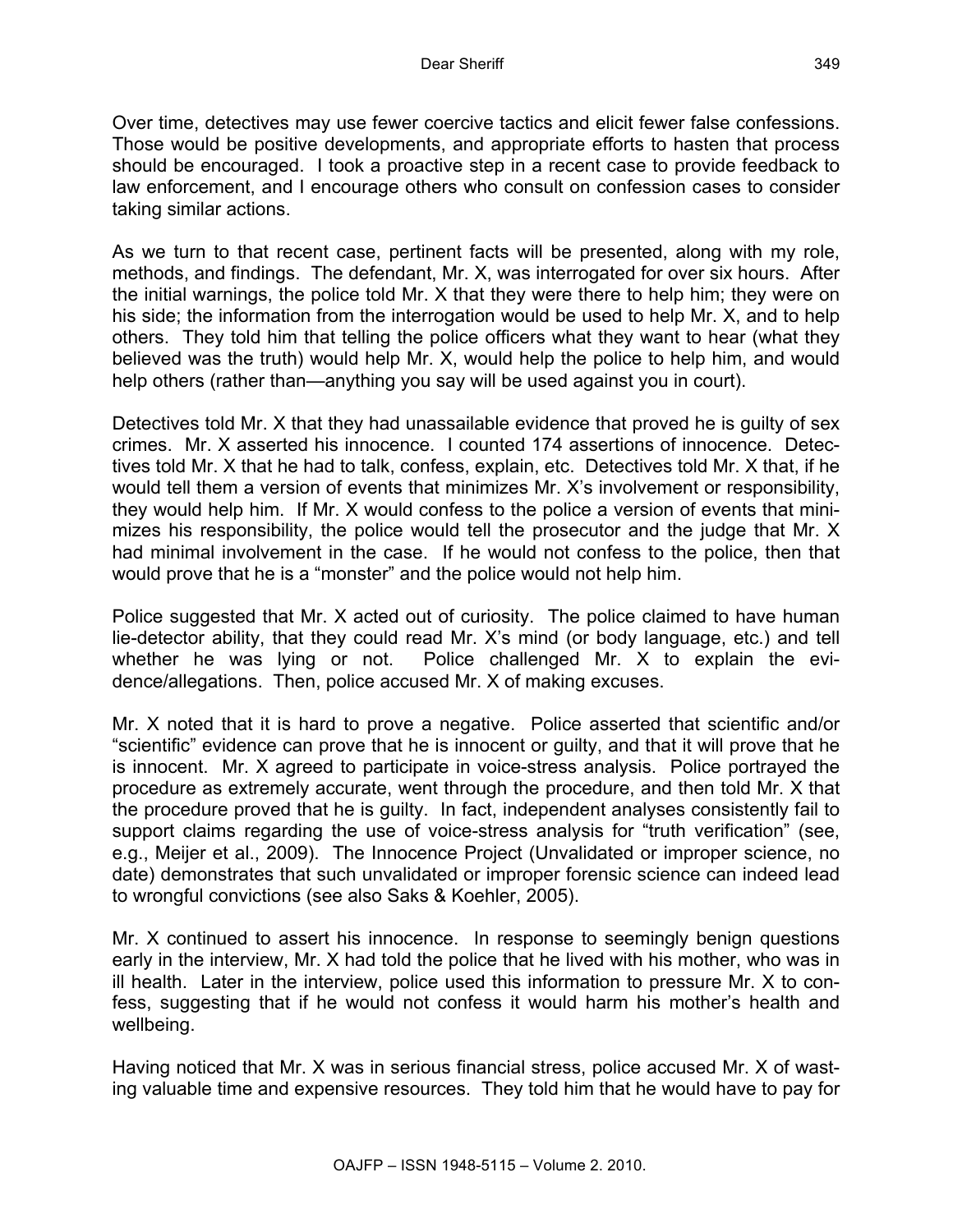the costs of the investigation, and then they threatened to keep "jacking up" the bill if he did not confess. Detectives told Mr. X that if he would not confess that day, the police would hound him and "make sure you'll never breathe another fresh air outside a prison wall again."

Detectives suggested that the allegations constitute a mistake or a misunderstanding, rather than a crime, and are "not a big deal." Police provided details of the allegations to Mr. X. Mr. X eventually acknowledged the possibility that he might have touched a child by mistake, without knowing that he did so. I did not find any details in Mr. X's statement that had not already been mentioned by the police.

I was hired by the prosecution in Mr. X's case. After a direct evaluation of Mr. X and a review of the available material (including the audio-visual recording of the interrogation and confession, and the transcripts thereof), I wrote a report. I expressed my opinion that the confession was coerced, and I provided the basis for my opinion.

I appeared in court prepared to testify at a suppression hearing. The prosecutor and defense attorney met outside the courtroom, and the prosecutor offered a plea bargain. After some negotiation, they reached an agreement, went before the judge on the record, and the defendant pled to a lesser charge. Thus, there was no suppression hearing, and there was no trial. There were no reporters present in the courtroom, and it is likely that Mr. X's case will never come to public attention.

At that point, my involvement in the criminal case was over. I consulted separately with the defense and prosecuting attorneys, and expressed my interest in communicating with the sheriff in charge of the detectives who had interrogated Mr. X. Neither attorney objected, and I sent a copy of my report along with a letter to the sheriff (see Appendix). A meeting was set up between a ranking officer and me in the detective bureau, and we went over the interrogation and my report in some detail. I have subsequently learned that one of the detectives who interrogated Mr. X has been re-assigned out of the detective bureau. I do not know whether policy changes were instituted. The process was collegial, and of potential benefit to the community.

We can all learn from our mistakes, provided we get accurate feedback about our actions, the consequences of our actions, and the perceptions of others. I invite other forensic psychologists to consider providing feedback to others when there are no legal or ethical reasons not to do so.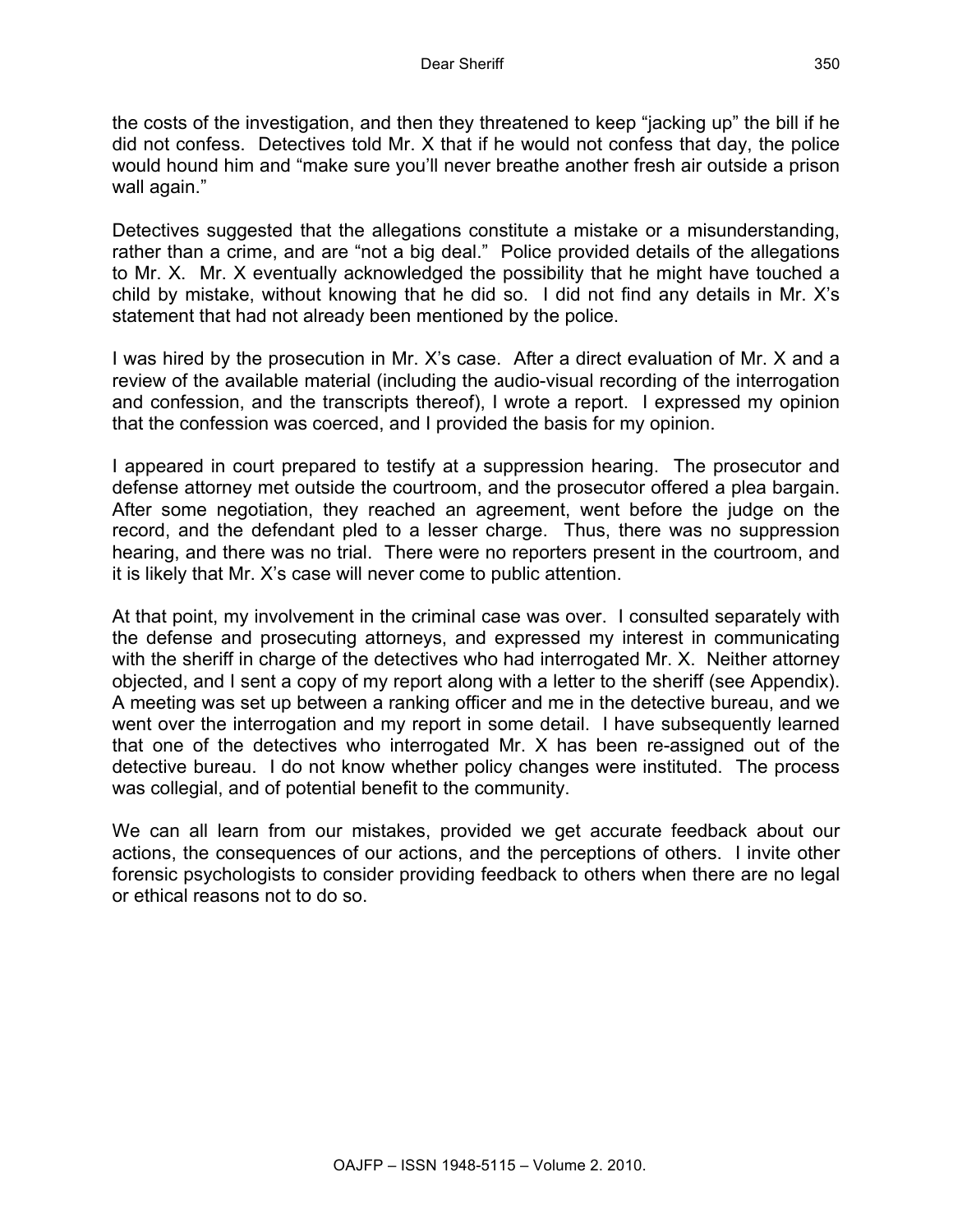## **Appendix**

Dear Sheriff,

I hope you are doing well.

I was recently hired by the Office of the State Attorney to consult on a case that was investigated by your Office. It is my opinion that detectives from the Sheriff's Office coerced a confession from the suspect, Mr. X. I'm attaching a copy of my report.

My work on the criminal case is complete.

I would be happy to meet with you and/or your designees if you would like to use this as a learning opportunity. You may also want to seek information and perspective from the prosecutor on the case, Assistant State Attorney YZ.

Thanks and best wishes.

Sincerely,

Gregory DeClue, Ph.D.